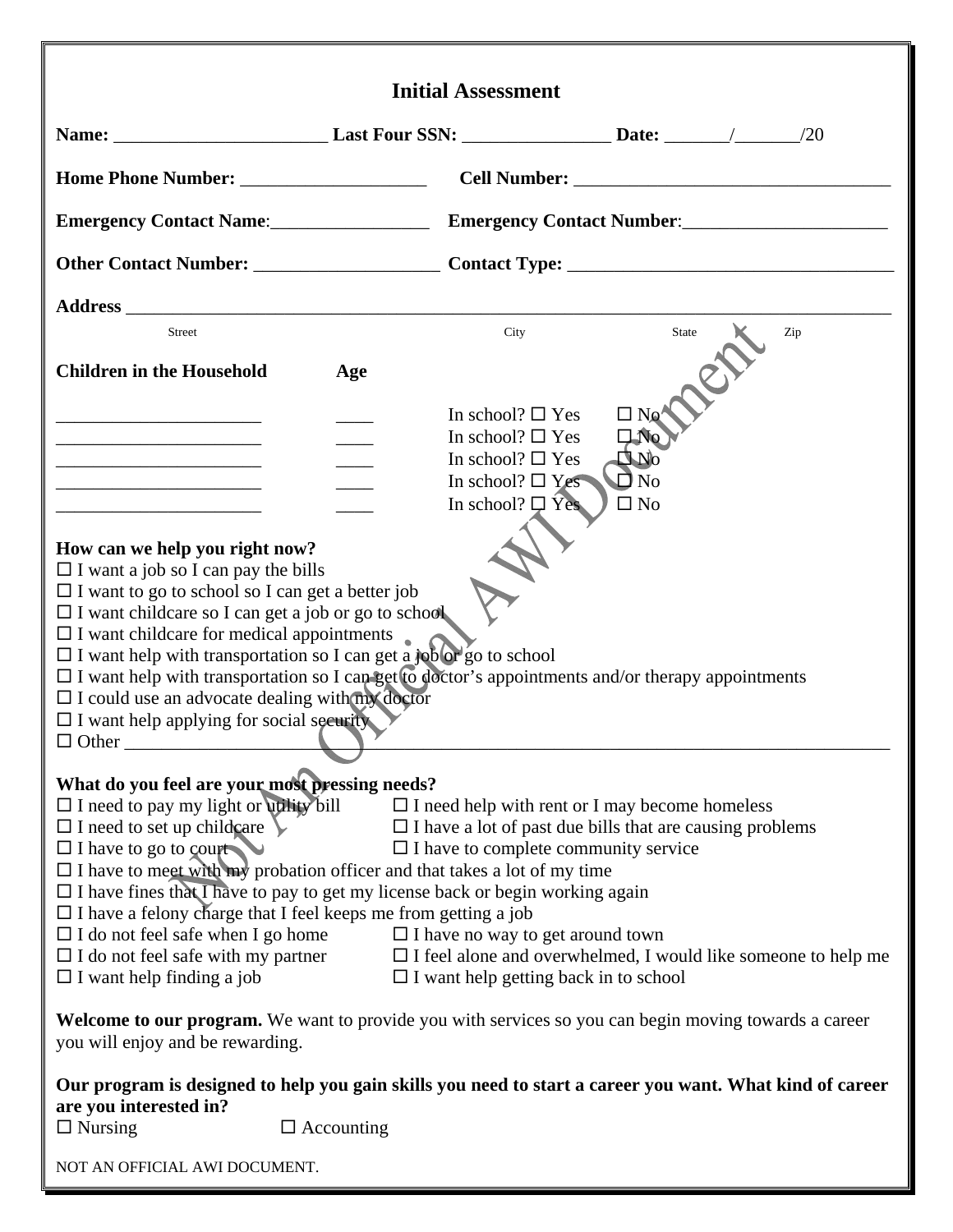| $\Box$ Teaching                                               | $\Box$ Childcare                                                                                                      |  |  |
|---------------------------------------------------------------|-----------------------------------------------------------------------------------------------------------------------|--|--|
| $\Box$ X-Ray Technology                                       | $\Box$ Massage or Physical Therapy                                                                                    |  |  |
| $\Box$ Pharmacy                                               | $\square$ Food Service                                                                                                |  |  |
| $\Box$ Hospitality                                            | $\Box$ Carpentry, Welding                                                                                             |  |  |
| $\Box$ Clerical                                               | $\Box$ Driving trucks, buses or taxis                                                                                 |  |  |
| $\Box$ Dental Assistant                                       | $\Box$ Computers/Technology                                                                                           |  |  |
| $\Box$ Policy/Detective                                       | $\Box$ Firefighter                                                                                                    |  |  |
| $\Box$ Phlebotomist                                           | $\Box$ Other medical                                                                                                  |  |  |
| $\Box$ I am not really sure                                   | $\Box$ Other                                                                                                          |  |  |
|                                                               | Do you have a high school diploma or GED? $\Box$ Yes $\Box$ No If no, highest grade completed: $\Box$                 |  |  |
|                                                               | Have you ever obtained a certificate for gaining skills on the job or in training? $\Box$ Yes $\Box$ No.              |  |  |
|                                                               |                                                                                                                       |  |  |
| Did you enjoy going to school? $\square$ Yes $\square$ No     |                                                                                                                       |  |  |
|                                                               |                                                                                                                       |  |  |
|                                                               |                                                                                                                       |  |  |
| Were you ever tested for a learning disability? $\square$ Yes | $\square$ No                                                                                                          |  |  |
|                                                               | If you could go back to school, what type of education or training would you want to enter?                           |  |  |
| $\Box$ GED                                                    | $\Box$ Diploma                                                                                                        |  |  |
| $\Box$ College                                                | $\Box$ Clerical (answering phones, typing, medical assistant)                                                         |  |  |
| $\Box$ Patient Care/Nursing Certificate                       | $\Box$ Computers                                                                                                      |  |  |
| $\Box$ Childcare or Substitute Teaching                       | $\Box$ Truck Driving                                                                                                  |  |  |
| $\Box$ Dental Assistant                                       | $\Box$ Other                                                                                                          |  |  |
| $\Box$ I am not interested in going back to school            |                                                                                                                       |  |  |
|                                                               |                                                                                                                       |  |  |
|                                                               | Have you applied to go back to school within the last three months? $\Box$ Yes<br>$\square$ No                        |  |  |
| If yes, where?                                                | For what?                                                                                                             |  |  |
|                                                               | Are there circumstances that would prevent you from going to work, going to school or other activities?               |  |  |
| $\square$ Yes $\square$ No If yes, Please describe            |                                                                                                                       |  |  |
|                                                               |                                                                                                                       |  |  |
|                                                               |                                                                                                                       |  |  |
| a.                                                            | Do you have someone to watch your children everyday while you are at work and school?                                 |  |  |
| $\Box$ Yes $\Box$ No                                          |                                                                                                                       |  |  |
|                                                               | Would you like childcare so you can go to work and/or school everyday? $\square$ Yes<br>$\square$ No<br>$\mathbf b$ . |  |  |
| $\mathbf{C}$ .                                                | If your children are sick, who will take care of your children while you go to work or school?                        |  |  |
| d.                                                            | Do you have to leave work, school or home to deal with your child's behavior problems on a regular                    |  |  |
| basis? $\square$ Yes $\square$ No                             | If yes, is your child seeing a counselor regularly? $\square$ Yes<br>$\square$ No                                     |  |  |
| e.                                                            | Do you have to leave work, school or home to deal with your child's health issue on a regular basis?                  |  |  |
| $\Box$ Yes                                                    | $\Box$ No If yes, who will be able to help you while you are working with us?                                         |  |  |
| f.                                                            | How will you get to school or work everyday? $\Box$ Bus $\Box$ Own car $\Box$ A ride with friend or family            |  |  |
| member $\Box$ Walk                                            | $\Box$ Taxi                                                                                                           |  |  |
| g.                                                            | Would you like help paying for transportation? $\square$ Yes $\square$ No                                             |  |  |
| NOT AN OFFICIAL AWI DOCUMENT.                                 |                                                                                                                       |  |  |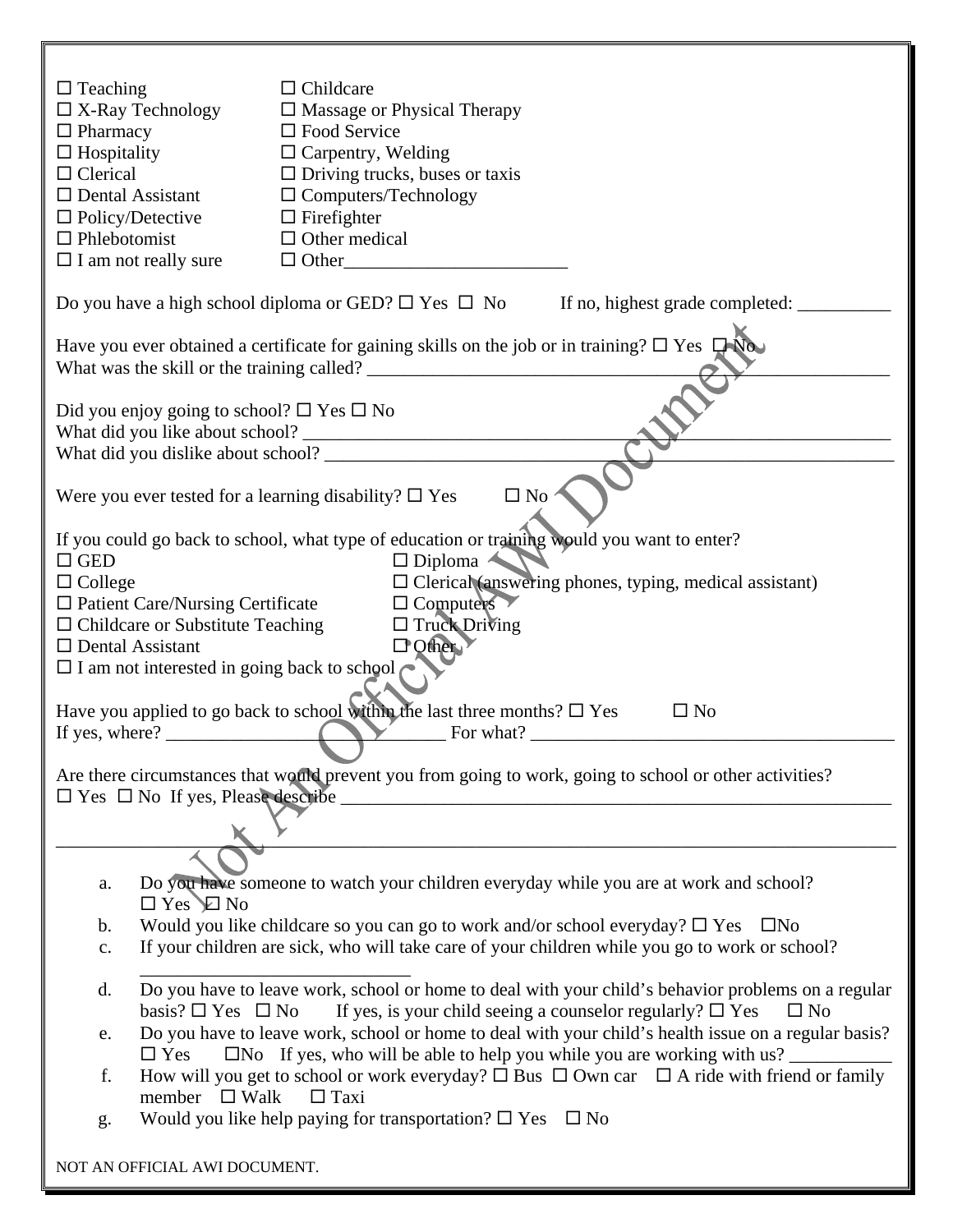Do you know what steps you need to take to start your career?<br> $\square$  Yes  $\square$  No If yes, please enter what steps you need t  $\square$  No If yes, please enter what steps you need to take to start this career:  $\_\_$ 

## **Work history provides a lot of great information to help you prepare for work or school. Please take time to complete the following section of the form**

\_\_\_\_\_\_\_\_\_\_\_\_\_\_\_\_\_\_\_\_\_\_\_\_\_\_\_\_\_\_\_\_\_\_\_\_\_\_\_\_\_\_\_\_\_\_\_\_\_\_\_\_\_\_\_\_\_\_\_\_\_\_\_\_\_\_\_\_\_\_\_\_\_\_\_\_\_\_\_\_\_\_\_\_\_\_\_\_\_

| <b>Employer</b>              | <b>Phone</b>               | <b>Job Title</b>                                                                                                |  |
|------------------------------|----------------------------|-----------------------------------------------------------------------------------------------------------------|--|
| <b>Employer Address</b>      | City, State                | Wage (annual or per hour)                                                                                       |  |
| <b>No. of Hours Per Week</b> | <b>Start Date/End Date</b> | <b>Reason for Leaving</b>                                                                                       |  |
| <b>Job Duties</b>            |                            |                                                                                                                 |  |
| <b>Employer</b>              | <b>Phone</b>               | <b>Job Title</b>                                                                                                |  |
|                              |                            |                                                                                                                 |  |
| <b>Employer Address</b>      | City, State                | Wage (annual or per hour)                                                                                       |  |
| <b>No. of Hours Per Week</b> | <b>Start Date/End Date</b> | <b>Reason for Leaving</b>                                                                                       |  |
| <b>Job Duties</b>            |                            |                                                                                                                 |  |
|                              | <b>Phone</b>               | <b>Job Title</b>                                                                                                |  |
| <b>Employer</b>              |                            |                                                                                                                 |  |
| <b>Employer Address</b>      | City, State                | Wage (annual or per hour)                                                                                       |  |
| <b>No. of Hours Per Week</b> | <b>Start Date/End Date</b> | <b>Reason for Leaving</b>                                                                                       |  |
| <b>Job Duties</b>            |                            |                                                                                                                 |  |
|                              |                            |                                                                                                                 |  |
|                              |                            | What are other skills that you have? Examples include: caring for children, answering multi-line phones, typing |  |
| 30 wpm, etc.                 |                            |                                                                                                                 |  |

NOT AN OFFICIAL AWI DOCUMENT.